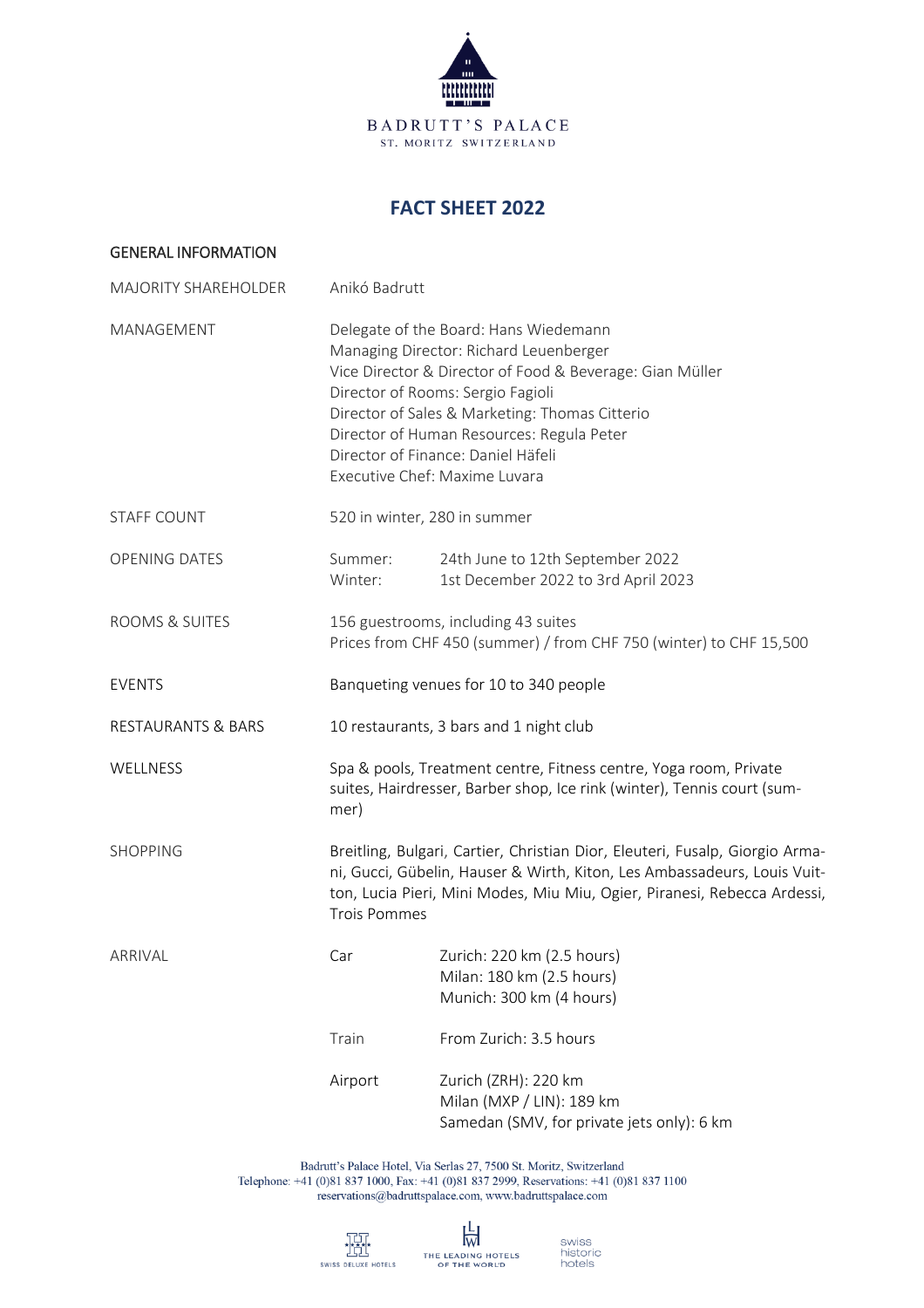

#### WHERE GENERATIONS HAVE MET SINCE 1896

Let us spoil you with our legendary service and experience the most magical atmosphere with us in the heart of St. Moritz. Pure *joie de vivre* reigns here – and here is where culinary delights exceed all expectations. Indulge in a whirlwind of style, sport, haute cuisine and wellness, explore the Swiss winter world at a height of 1830 m or discover the sun soaked Engadin in summer.

## SOMETHING SPECIAL FOR THE BODY…

The Golden Age of stylish travel never lost its sparkle in Badrutt's Palace Hotel and always remains right up to date here. In our wood-panelled Le Grand Hall piano music accompanies traditional afternoon tea where delectable creations by our world class *pâtisserie* indulge the eye and the palate. In the 3-starchef Andreas Caminada's IGNIV (2 Michelin stars & 17 Gault Millau points) our hotel's inspirational talent is shown at its best: an innovative fine-dining concept harmoniously blends with its historic surroundings. Not only is exquisite cuisine celebrated here but also the shared experience and enjoyment of refined menu compositions. For enchanting evenings in a unique atmosphere, Le Restaurant (15 Gault Millau points) offers timeless ambience with international and French cuisine, while in the former first tennis hall in Europe, La Coupole/Matsuhisa (16 Gault Millau points) presents Japanese-Peruvian delicacies by star chef Nobuyuki Matsuhisa («Nobu»). Renaissance Bar offers the perfect spot to withdraw for a fine cigar or to indulge in an after-dinner drink. Whereas, guests who prefer urban dining and exuberant dancing should block out several evenings in the calendar right now for King's Social House by Jason Atherton – an exciting Dining & Dancing concept that launched in December 2018 and where international DJs such as Joe T Vannelli, Tom Novy and Kenny Carpenter (who has already done a set in the legendary Studio 54 in New York) will get the party started within its newly clad walls by street artists Bane & Pest! A short walk over the street and up a few steps leads you to the centre of the village and 364-year-old Chesa Veglia (15 Gault Millau points). The former farm house with regional Swiss flair houses today two bars and three restaurants for lovers of authentic Italian pizza, elegant French cuisine and rustic Swiss specialities. Or Experience the legendary Badrutt's Palace Service on Corviglia Mountain, from delicious snacks to traditional alpine classics (with a twist) to culinary favorites from around the world, from decadent cocktails to hot drinks to champagne in large bottles - the Paradiso Mountain Club & Restaurant, always sets the bar high. In winter, our in-house DJs get people dancing every day. Last but not least: Many of our events are already legendary, but the queen of all parties is and always will be New Year's Eve at Badrutt's Palace Hotel. With themed decorations worth almost one million Swiss Francs and fabulous costume parties, the old year is never in a hurry to move on, having lots of fun celebrating!

## … AND SOUL

High in the mountains, wellbeing lies naturally in the air and at Palace Wellness luxurious pampering moments are lined up like a string of precious pearls. Discover the indoor infinity pool with its grandiose backdrop or go with the flow – out into the heated outdoor pool. The spacious fitness area offers hydrotherapy treatments as well as aroma and salt steam saunas, the only hardship being which relaxing massage to choose from the long list. Ayurvedic therapy, yoga lessons, facials and a barber service complete your personal à la carte wellness menu. In order to fulfil the wise saying that *Mens sana in corpore sano*, healthy restaurant La Diala in the heart of Palace Wellness serves smart balanced dishes to perfectly compliment a relaxed spa day.

> Badrutt's Palace Hotel, Via Serlas 27, 7500 St. Moritz, Switzerland Telephone: +41 (0)81 837 1000, Fax: +41 (0)81 837 2999, Reservations: +41 (0)81 837 1100 reservations@badruttspalace.com.www.badruttspalace.com

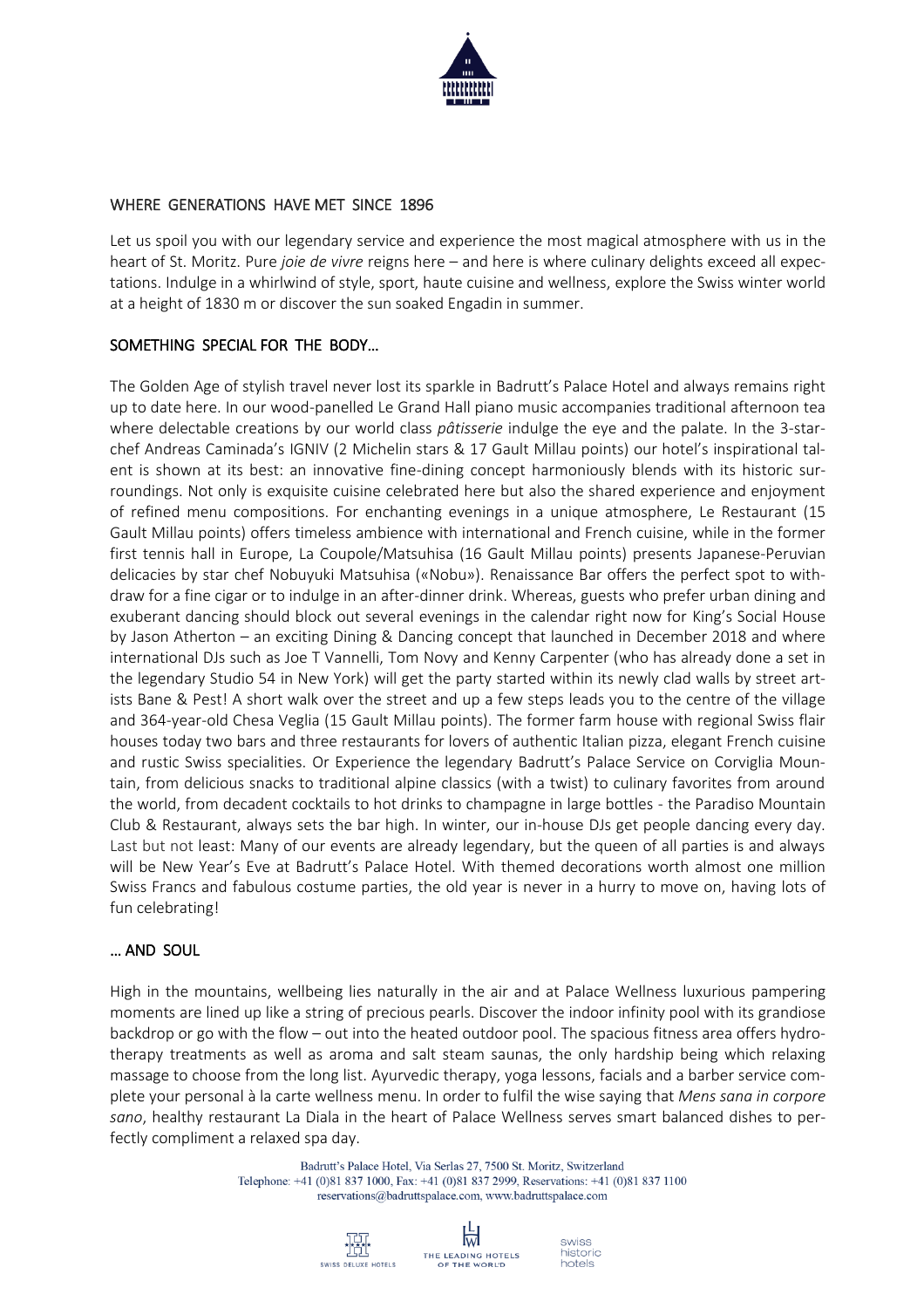

## IF WALLS COULD TALK…

…they could fill hours and hours with dates, stories and anecdotes. Here are the main ones in brief:

| 1892       | Caspar Badrutt (1848-1904) has Hotel Beau Rivage renovated by Swiss architects                                                                                                                                                                                                |  |  |
|------------|-------------------------------------------------------------------------------------------------------------------------------------------------------------------------------------------------------------------------------------------------------------------------------|--|--|
|            | Chiodera und Tschudi to become Palace Hotel.                                                                                                                                                                                                                                  |  |  |
| 1896       | Official opening of Palace Hotel on 29 July.                                                                                                                                                                                                                                  |  |  |
| 1898       | Caspar's son Hans Badrutt (1876-1953) takes over managing the hotel.                                                                                                                                                                                                          |  |  |
| 1935/36    | Chesa Veglia is bought and converted into a rustic restaurant.                                                                                                                                                                                                                |  |  |
| 1953       | After the passing away of Hans Badrutt, his wife Helen and son Andrea take over man-<br>aging the hotel.                                                                                                                                                                      |  |  |
| 1960       | Helen Badrutt dies and the sons Andrea (1910-1998) and Hansjürg Badrutt (1930-2016)<br>continue the Palace Hotel.                                                                                                                                                             |  |  |
| 1967       | The Place Tower, the legendary symbol of the hotel, is destroyed by a fire. One year<br>later it is rebuilt.                                                                                                                                                                  |  |  |
| 1969/70    | Expansion of the hotel with a spa complex.                                                                                                                                                                                                                                    |  |  |
| 1981-84    | The Suot Mulin complex is built housing rental apartments and suites.                                                                                                                                                                                                         |  |  |
| 1999-2003  | Hansjürg Badrutt and his wife Anikó retain luxury hotel chain Rosewood Hotels & Re-<br>sorts, USA, to manage Badrutt's Palace Hotel.                                                                                                                                          |  |  |
| April 2003 | Badrutt's Palace Hotel is successfully managed again as a private hotel.                                                                                                                                                                                                      |  |  |
| 2002       | Opening of the luxury shopping mile Serletta, the so called Palace Galerie, over 2000 $m^2$                                                                                                                                                                                   |  |  |
|            | directly opposite Badrutt's Palace Hotel.                                                                                                                                                                                                                                     |  |  |
| 2004       | Swiss hotel manager Hans Wiedemann becomes Managing Director of Badrutt's Palace<br>Hotel.                                                                                                                                                                                    |  |  |
| 2006/07    | Up to 80% of the hotel is heated through an innovative pump using water from Lake St.<br>Moritz.                                                                                                                                                                              |  |  |
| 2008-2010  | Palace Wellness is completely redesigned for over 70 million Swiss Francs.                                                                                                                                                                                                    |  |  |
| 2014/15    | Japanese star chef Nobuyuki Matsuhisa («Nobu») brings his premium brand to La Cou-<br>pole/Matsuhisa @Badrutt's Palace Hotel.                                                                                                                                                 |  |  |
| 2016/17    | 3-Michelin-starred Swiss chef Andreas Caminada brings his fine-dining-sharing concept<br>to St. Moritz with IGNIV@Badrutt's Palace.                                                                                                                                           |  |  |
| 2018       | Swiss hotelier Richard Leuenberger becomes Managing Director of Badrutt's Palace<br>Hotel.                                                                                                                                                                                    |  |  |
| 2018       | Relaunch of King's Club for the winter season 2018/19 with a new Dining & Dancing<br>concept together with British star chef Jason Atherton, street artists Bane & Pest and<br>international DJs such as Joe T Vannelli, Tom Novy or the Studio 54 legend Kenny<br>Carpenter. |  |  |
| 2019       | Introduction of 5G technology as first luxury hotel in Europe                                                                                                                                                                                                                 |  |  |
| 2020       | Marcel Skibba receives second Michelin star for IGNIV by Andreas Caminada in                                                                                                                                                                                                  |  |  |
|            | Badrutt's Palace Hotel in St. Moritz                                                                                                                                                                                                                                          |  |  |
| 2020       | Second phase of renovations on the 2, 3 and 4 floors were completed by the winter<br>season                                                                                                                                                                                   |  |  |

Badrutt's Palace Hotel, Via Serlas 27, 7500 St. Moritz, Switzerland Telephone: +41 (0)81 837 1000, Fax: +41 (0)81 837 2999, Reservations: +41 (0)81 837 1100 reservations@badruttspalace.com, www.badruttspalace.com



swiss<br>historic<br>hotels